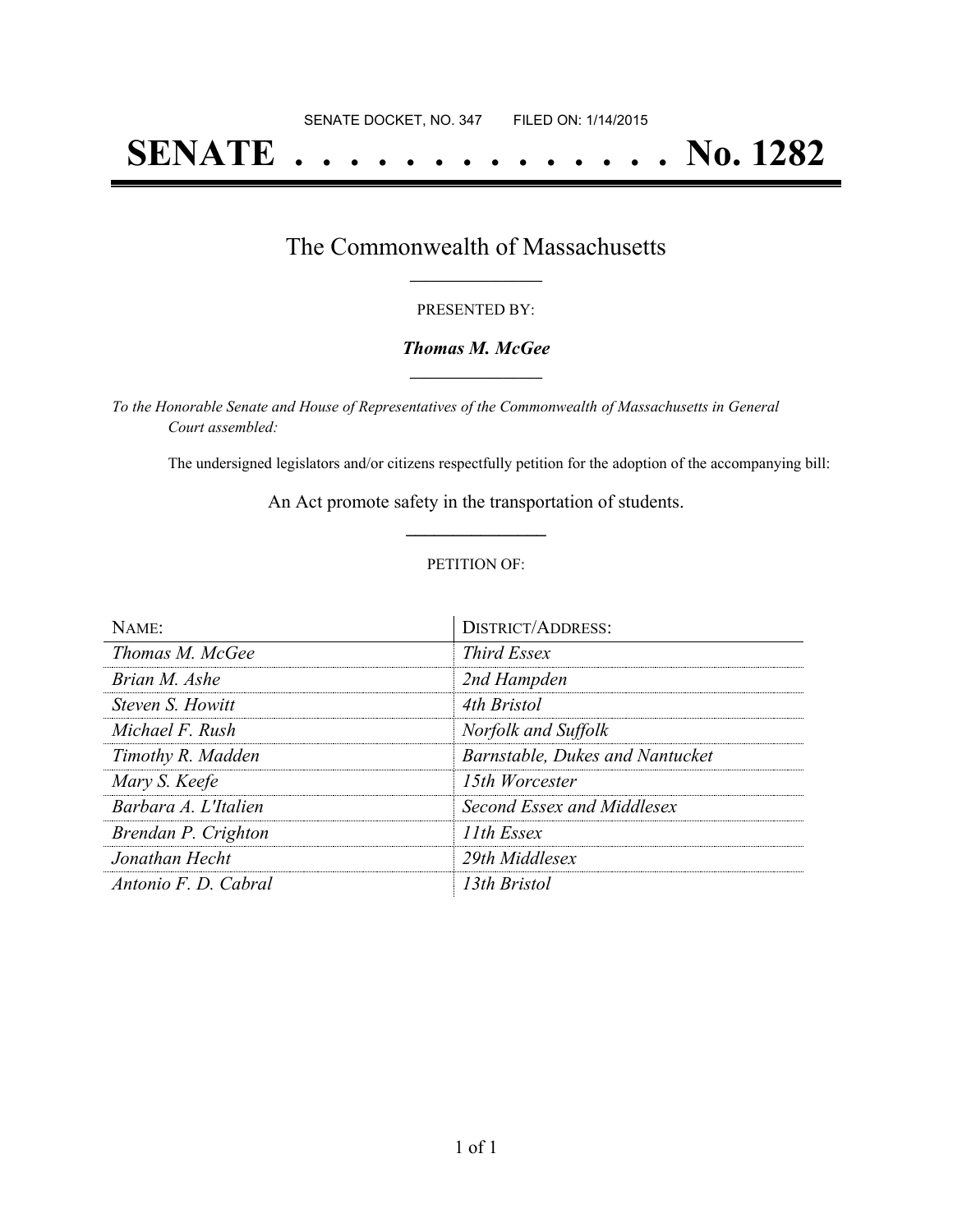# SENATE DOCKET, NO. 347 FILED ON: 1/14/2015

# **SENATE . . . . . . . . . . . . . . No. 1282**

By Mr. McGee, a petition (accompanied by bill, Senate, No. 1282) of Thomas M. McGee, Brian M. Ashe, Steven S. Howitt, Michael F. Rush and other members of the General Court for legislation to promote safety in the transportation of students. Public Safety and Homeland Security.

### [SIMILAR MATTER FILED IN PREVIOUS SESSION SEE SENATE, NO. *1147* OF 2013-2014.]

## The Commonwealth of Massachusetts

**In the One Hundred and Eighty-Ninth General Court (2015-2016) \_\_\_\_\_\_\_\_\_\_\_\_\_\_\_**

**\_\_\_\_\_\_\_\_\_\_\_\_\_\_\_**

An Act promote safety in the transportation of students.

Be it enacted by the Senate and House of Representatives in General Court assembled, and by the authority *of the same, as follows:*

| $\mathbf{1}$   | SECTION 1. Section 7B of chapter 90 of the General Laws, as appearing in the 2012                    |
|----------------|------------------------------------------------------------------------------------------------------|
| $\overline{2}$ | Official Edition, is hereby amended by adding after the word "seated" in line 16, the following:-    |
| 3              | and, as of two years after the effective date of this act, lap-shoulder belts, which are             |
| 4              | properly adjusted and fastened according to the manufacturer's instructions shall be worn by         |
| 5              | every child riding as a passenger in said bus, and prior to said date if such bus is equipped with a |
| 6              | restraint system, no child shall ride as a passenger in such bus unless such child is wearing such   |
| 7              | restraint system which is properly adjusted and fastened according to the manufacturer's             |
| 8              | instructions.                                                                                        |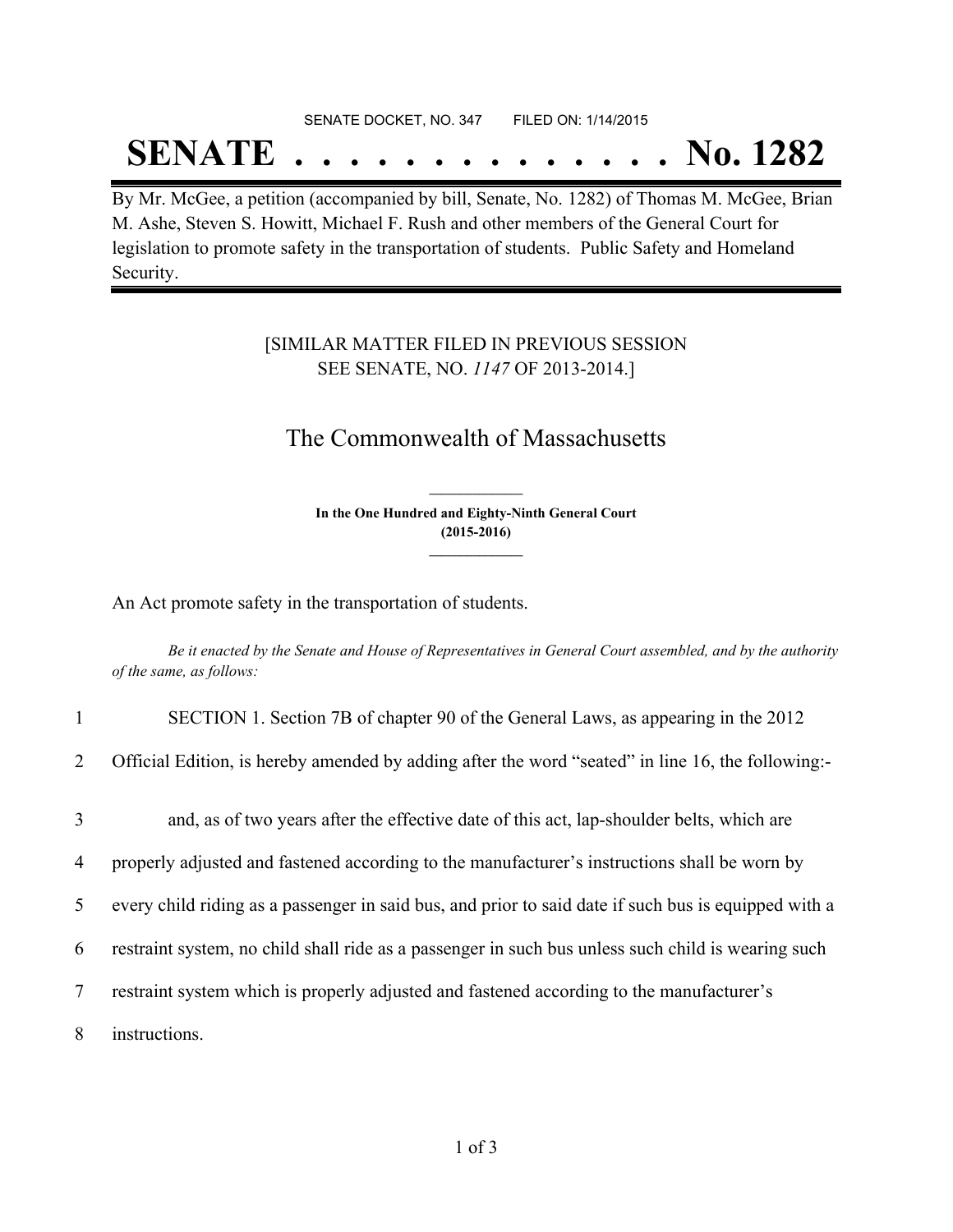| 9  | SECTION 2. Said section 7B of said chapter 90, as so appearing, is hereby further                   |
|----|-----------------------------------------------------------------------------------------------------|
| 10 | amended by adding after the word "practices" in line 113, the following:-                           |
| 11 | which shall include instruction in the use of lap-shoulder belts.                                   |
| 12 | SECTION 3. Said section 7B of said chapter 90, as so appearing, is hereby further                   |
| 13 | amended by adding after the word "year" in line 129, the following:-                                |
| 14 | (19) Every school bus may, prior to two years after the effective date of this act, and             |
| 15 | shall, as of two years after the effective date of this act, be equipped with a lap-shoulder belt   |
| 16 | system for each permanent seating accommodation approved by the National Highway                    |
| 17 | Transportation Safety Administration and installed in compliance with United States motor           |
| 18 | vehicle D.O.T. safety standards, which shall be fastened about each passenger at all times during   |
| 19 | vehicle operation.                                                                                  |
| 20 | SECTION 4. Section 7L of said chapter 90, as so appearing, is hereby amended by                     |
| 21 | adding after the word "seated" in line 5, the following:-                                           |
| 22 | and, as of two years after the effective date of this act, a lap-shoulder belt system with          |
| 23 | which is properly adjusted and fastened according to the manufacturer's instructions shall be       |
| 24 | worn by every child riding as a passenger in said bus, and prior to said date if such bus is        |
| 25 | equipped with a safety restraint system, no child shall ride as a passenger in such bus unless such |
| 26 | child is wearing a three point lap and shoulder restraint system which is properly adjusted and     |
| 27 | fastened according to the manufacturer's instructions.                                              |

of 3